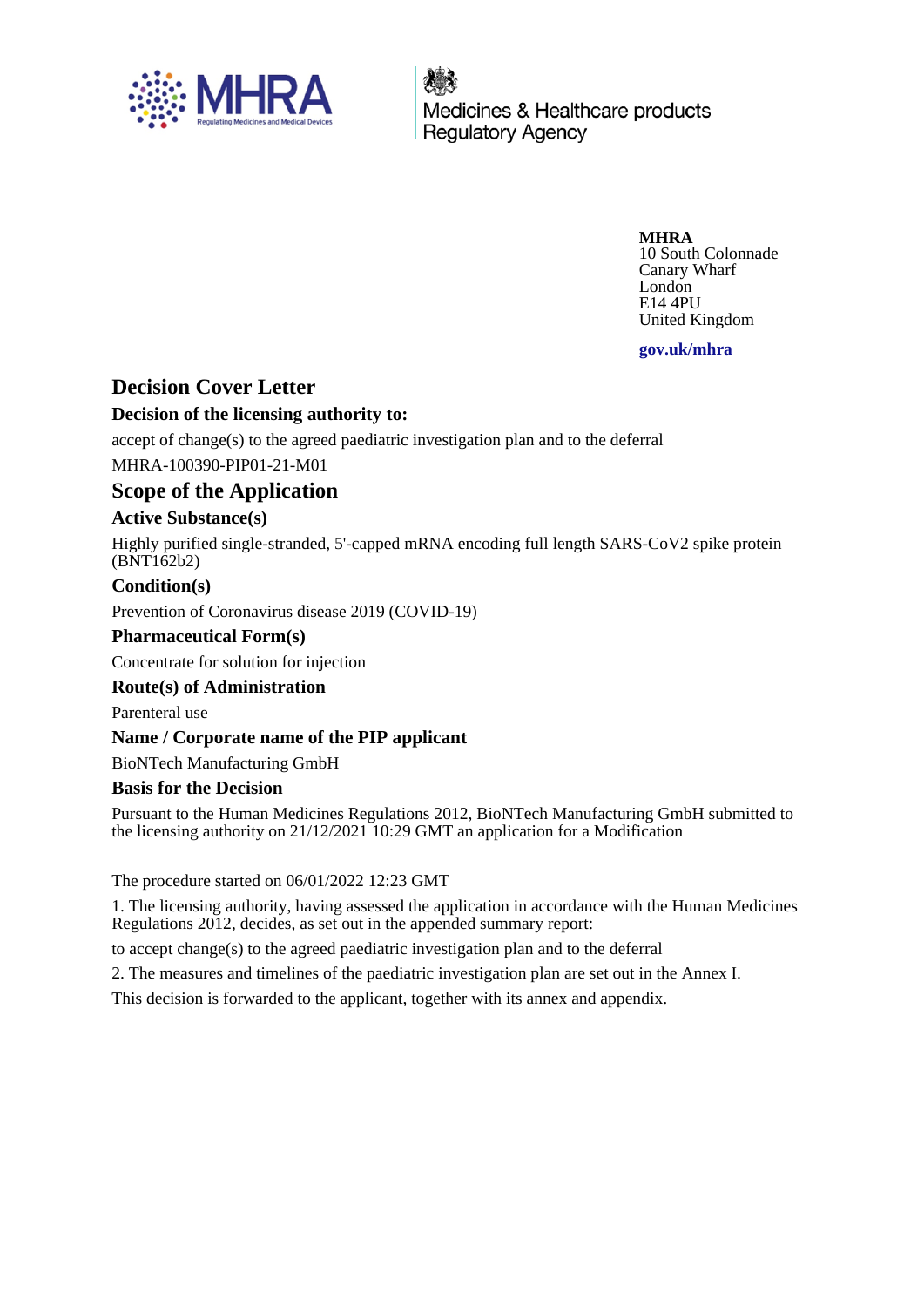

Medicines & Healthcare products **Regulatory Agency** 

> **MHRA** 10 South Colonnade Canary Wharf London E14 4PU United Kingdom

**gov.uk/mhra**

# **Final Decision Letter**

MHRA-100390-PIP01-21-M01

Of 19/01/2022 16:28 GMT

On the adopted decision for Highly purified single-stranded, 5'-capped mRNA encoding full length SARS-CoV2 spike protein (BNT162b2) (MHRA-100390-PIP01-21-M01) in accordance with the Human Medicines Regulations 2012.

The licensing authority, in accordance with the Human Medicines Regulations 2012, has adopted this decision:

Agreement on modification of a paediatric investigation plan (including modification of a waiver or deferral included in that paediatric investigation plan)

This decision applies to a Modification for Highly purified single-stranded, 5'-capped mRNA encoding full length SARS-CoV2 spike protein (BNT162b2), Concentrate for dispersion for injection , Parenteral use .

This decision is addressed to BioNTech Manufacturing GmbH, An der Goldgrube 12, Mainz, Germany, 55131

# **ANNEX I**

**1. Waiver**

#### **1.1 Condition:**

Not applicable

## **2. Paediatric Investigation Plan:**

#### **2.1 Condition(s):**

Prevention of Coronavirus disease 2019 (COVID-19)

## **2.2 Indication(s) targeted by the PIP:**

Prevention of Coronavirus disease 2019 (COVID-19)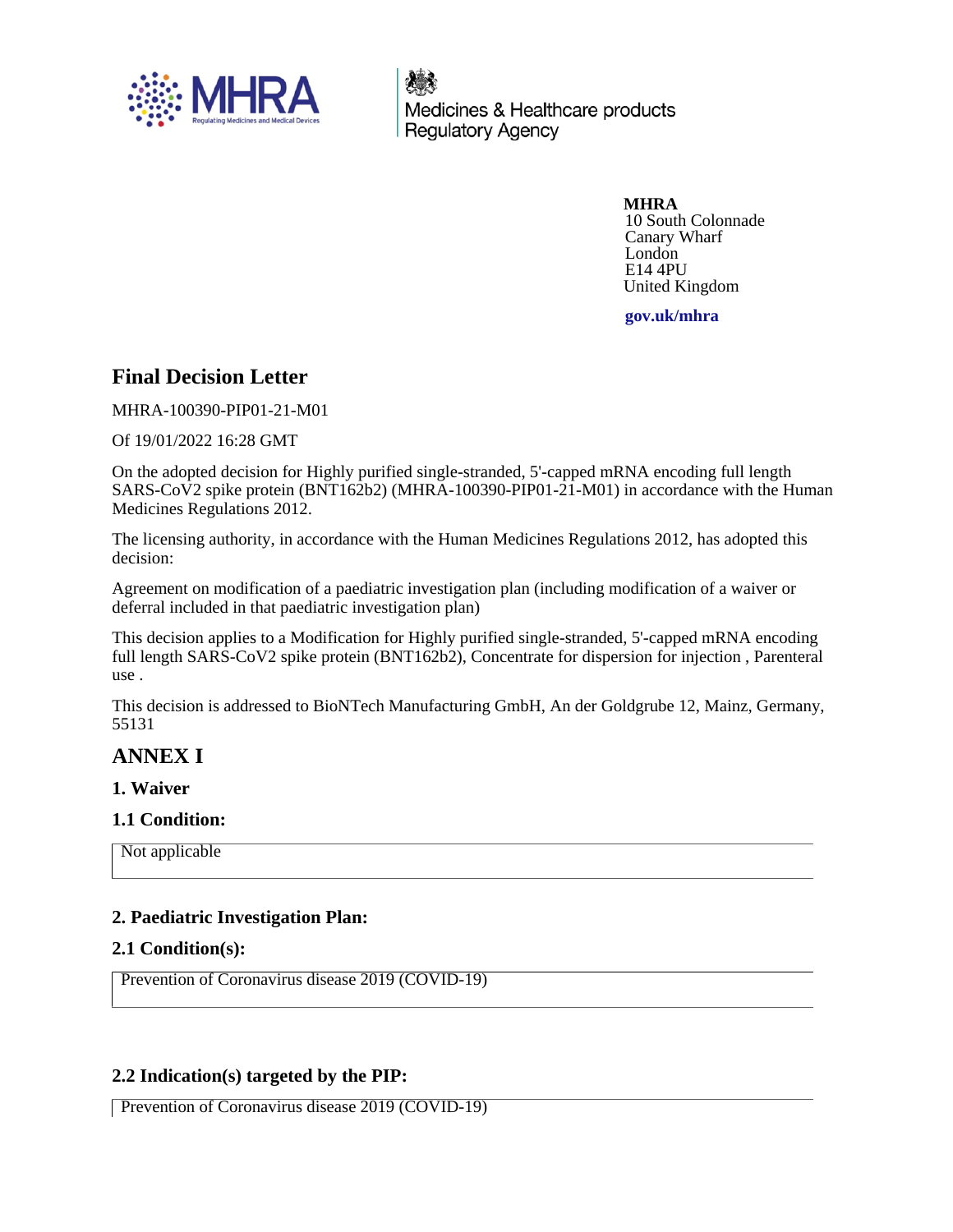# **2.3 Subset(s) of the paediatric population concerned by the paediatric development:**

All subsets of the paediatric population from birth to less than 18 years of age

# **2.4 Pharmaceutical Form(s):**

Concentrate for dispersion for injection

# **2.5 Studies:**

| <b>Study Type</b>                    | <b>Number of Studies</b> | <b>Study Description</b>                                             |
|--------------------------------------|--------------------------|----------------------------------------------------------------------|
| <b>Quality Measures</b>              | $\theta$                 | Not applicable                                                       |
| <b>Non-Clinical Studies</b>          | $\overline{0}$           | Not applicable                                                       |
| <b>Clinical Studies</b>              | 4                        | Study 1 (C4591001) Double blind                                      |
|                                      |                          | dose-finding study of safety,                                        |
|                                      |                          | tolerability, and immunogenicity of                                  |
|                                      |                          | 2 different SARS-CoV-2 vaccine                                       |
|                                      |                          | candidates (adults only) (part 1) and                                |
|                                      |                          | placebo-controlled efficacy, safety                                  |
|                                      |                          | and immunogenicity study of highly                                   |
|                                      |                          | purified single-stranded, 5'-capped                                  |
|                                      |                          | mRNA encoding full length SARS-                                      |
|                                      |                          | CoV-2 spike protein (BNT162b2)                                       |
|                                      |                          | in adolescents from 12 years to less                                 |
|                                      |                          | than 18 years of age (and adults)                                    |
|                                      |                          | (part 2) for prevention of COVID-19                                  |
|                                      |                          | Study 2 (C4591007) Double blind,                                     |
|                                      |                          | controlled, dose-finding safety,                                     |
|                                      |                          | tolerability, and immunogenicity                                     |
|                                      |                          | study of tozinameran in paediatric                                   |
|                                      |                          | subjects from 6 months to less                                       |
|                                      |                          | than 12 years of age for prevention                                  |
|                                      |                          | of COVID-19. Study 3 Open,                                           |
|                                      |                          | controlled, dose-finding, safety                                     |
|                                      |                          | and immunogenicity study of                                          |
|                                      |                          | tozinameran in children from birth                                   |
|                                      |                          | to less than 6 months of age for                                     |
|                                      |                          | prevention of COVID-19 Study 4                                       |
|                                      |                          | Open label, uncontrolled, safety                                     |
|                                      |                          | and immunogenicity study of                                          |
|                                      |                          | tozinameran in immunocompromised<br>children from birth to less than |
|                                      |                          |                                                                      |
|                                      |                          | 18 years of age for prevention of<br>$COVID-19.$                     |
| <b>Extrapolation, Modeling &amp;</b> | $\overline{0}$           | Not applicable                                                       |
| <b>Simulation Studies</b>            |                          |                                                                      |
| <b>Other Studies</b>                 | $\overline{0}$           | Not applicable                                                       |
| <b>Other Measures</b>                | $\overline{0}$           | Not applicable                                                       |